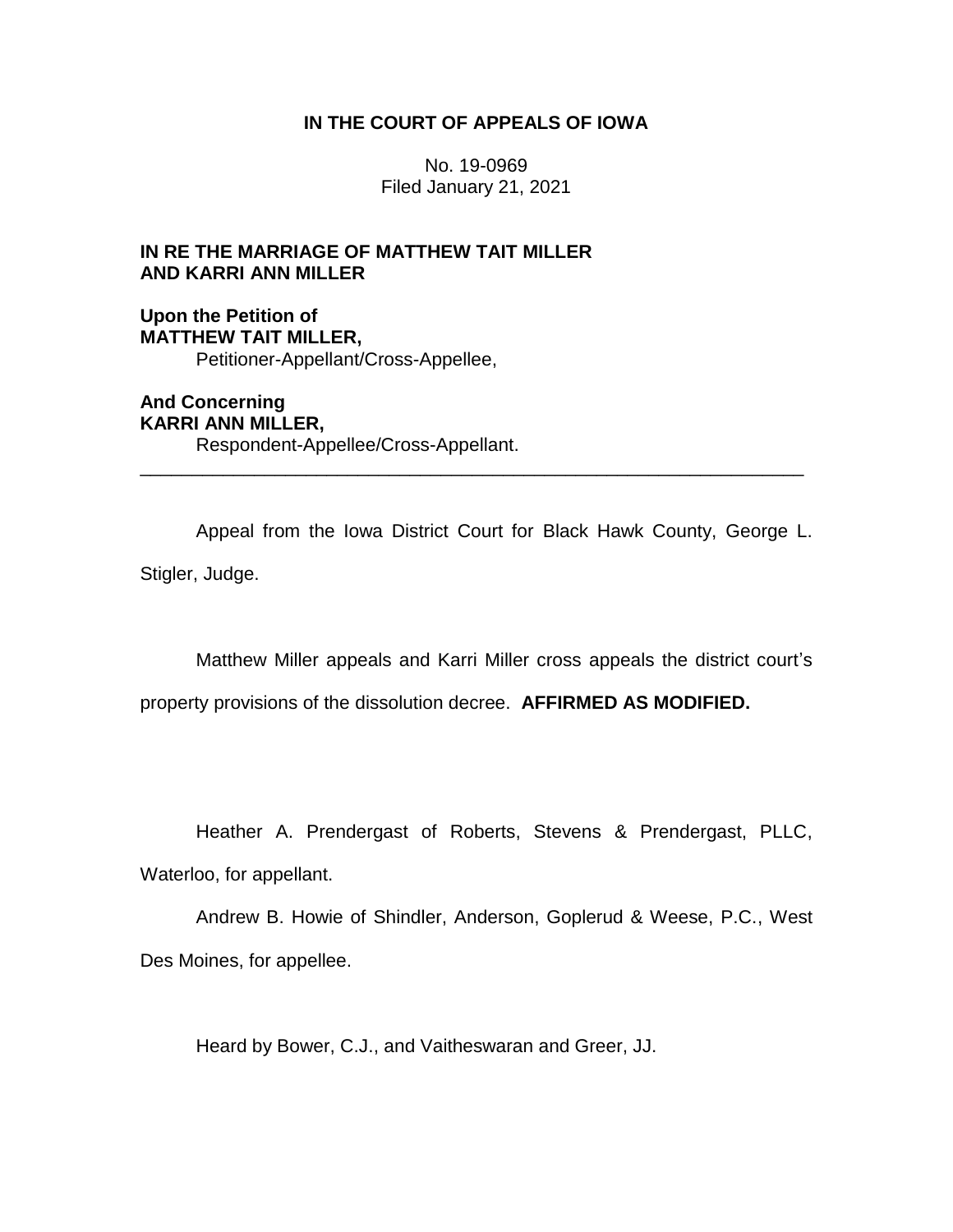#### **VAITHESWARAN, Judge.**

 $\overline{a}$ 

Matthew and Karri Ann Miller married in 2010 and divorced in 2018. On appeal and cross-appeal, both challenge the property provisions of the dissolution decree.

# *I***.** *Background Facts and Proceedings*

Matthew was forty-two years old at the time of trial. He joined the Army in 1993 and served in the Army National Guard, participating in four overseas tours of duty. Based on his service, he is eligible to receive \$1395 per month from a National Guard retirement pension, beginning on December 28, 2034.

Matthew had a Bachelor's degree and later obtained a Master's degree. Between deployments, he worked at a credit union, accumulating funds in a 401(k) retirement account. Later, he joined the Waterloo Police Department. A disability ended his employment after approximately eight years and, effective September 1, 2015, Matthew began receiving gross monthly disability pension payments of \$2651 from the Municipal Fire and Police Retirement System of Iowa.<sup>1</sup> Shortly before filing the dissolution petition, Matthew took a job with the University of Iowa. He rolled his 401(k) account into his current TIAA-CREF account and, for "a little over a year" preceding trial, made contributions to the TIAA account. Matthew also had a Roth IRA, which at one time had \$8843. He cashed out the fund to pay for living expenses, depositing the balance of \$4301.02 into a savings account.<sup>2</sup>

<sup>&</sup>lt;sup>1</sup> Matthew also received a VA disability pension of \$1365.48 per month. The district court declined to divide the VA pension. Karri does not challenge that aspect of the decree.

 $2$  Karri agrees the Roth IRA balance, found by the district court to be \$8843, is incorrect, and the balance of IRA funds placed into a savings account was \$4301.02.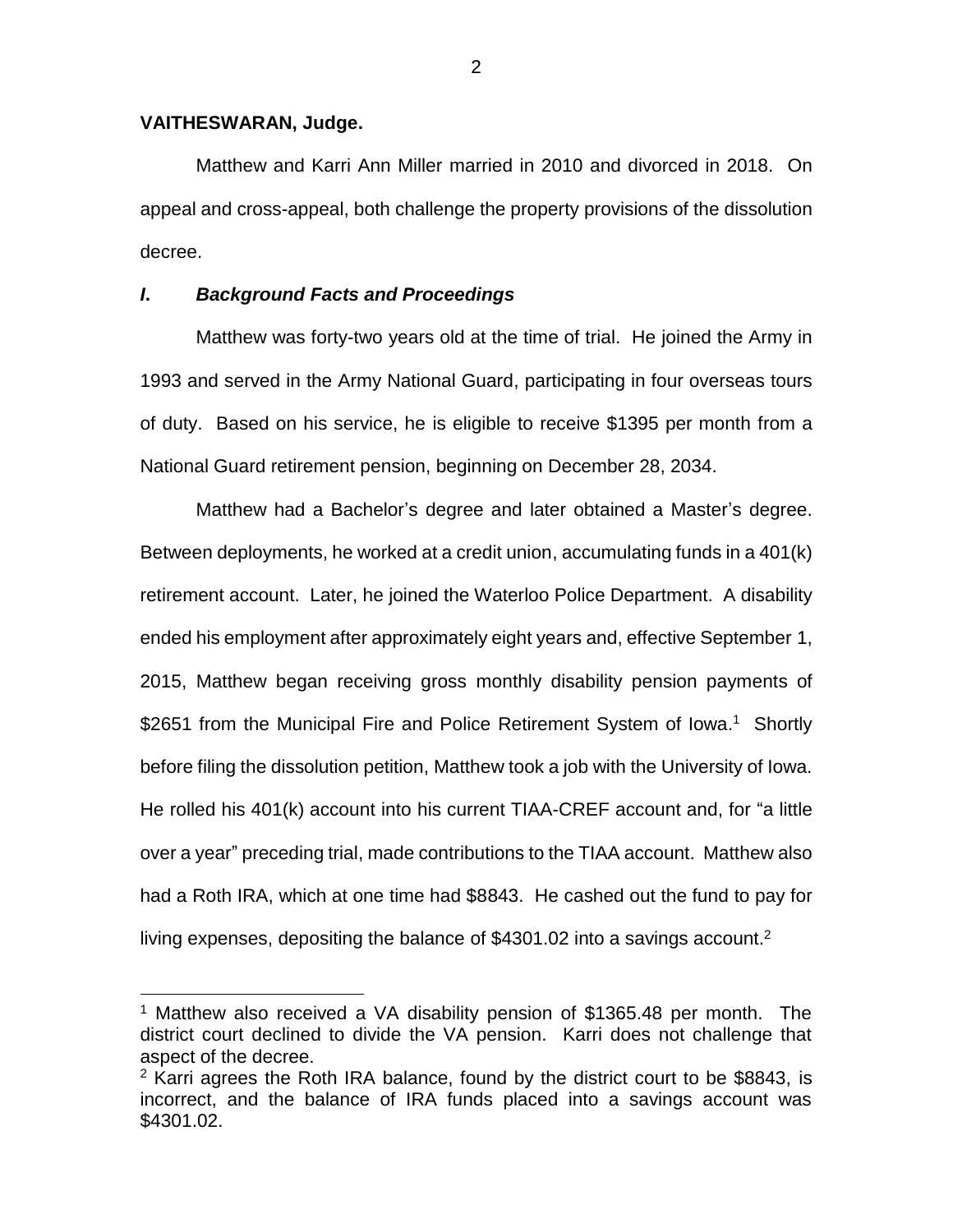Karri was thirty-seven at the time of trial. She had a Bachelor's degree and was employed by a community college, where she contributed to an IPERS retirement account. In conjunction with prior State employment, she accumulated a total of seven years of contributions by the time of trial. She could expect to receive a little over \$5000 per month from the account if she maintained IPERSconnected employment for thirty-nine years, but she did not intend to remain that long. Kerri also had two "Voya" retirement accounts with funds totaling less than \$3200.

The couple purchased a home financed by two commercial lenders and Karri's mother. At trial, the parties disputed whether Karri's mother was fully repaid for the funds she lent. They also disputed the appropriate disposition of Matthew's pensions and retirement accounts.

The district court declined to divide Karri's IPERS account, awarding her "the entirety" as well as "her two investment accounts, \$20,000 of [Matthew's] TIAA account, the . . . Roth IRA distribution and all" financial accounts at a credit union, "with the exception of" one account containing \$1525, which was awarded to Matthew. The court ordered Matthew's "police pension and National Guard retirement pension" to "be divided per the *Benson f*ormula." *See In re Marriage of Benson*, 545 N.W.2d 252, 255 (Iowa 1996) (approving a percentage method of allocating pension benefits pursuant to a formula that divided the number of years the paying spouse was both married and covered by the pension plan by the number of years covered by the plan prior to conclusion, and multiplying the number by fifty percent of the value of the monthly pension benefit); *see also In re Marriage of Brown*, 776 N.W.2d 644, 649 (Iowa 2009) (expressing a preference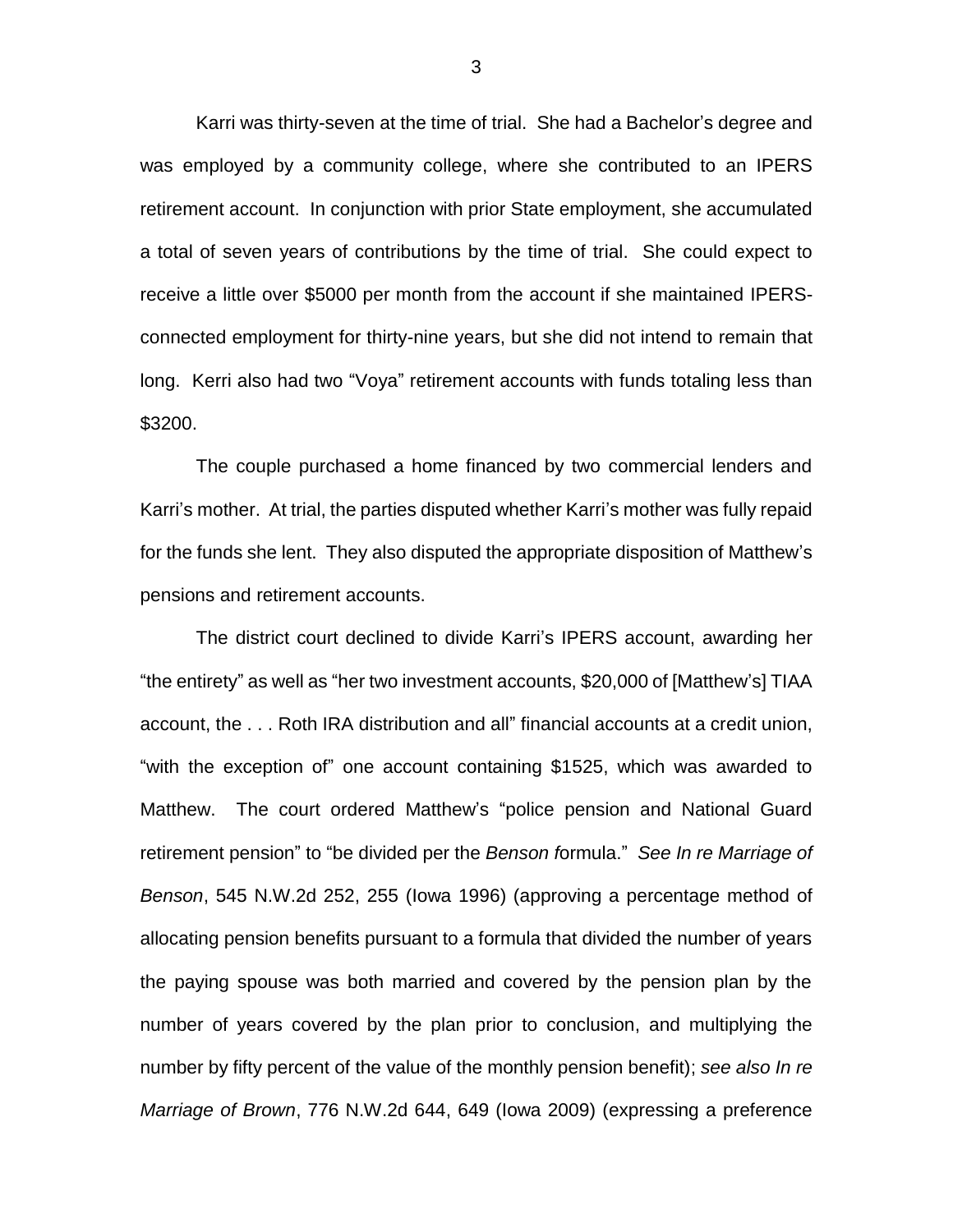for the percentage method). As for the couple's home, the court ordered it sold and stated, "The debts to [the commercial lenders] and Karri Ann Miller's mother shall be paid and any proceeds thereafter shall be divided one-half to [Matthew] and [Karri]."

On appeal, Matthew contends: the district court should not have awarded any portion of his municipal fire and police retirement system disability pension or his National Guard retirement pension to Karri; should not have granted her any portion of his TIAA-CREF retirement account; and should not have ordered Karri's mother to receive a portion of the home-sale proceeds. Karri cross-appeals, arguing the district court should have granted her a right to survivor benefits on Matthew's police disability and National Guard retirement pensions and should have awarded her a greater share of Matthew's TIAA-CREF retirement account.

## *II***.** *Matthew's Police Disability and Military Retirement Pensions*

#### *A. Municipal Police and Fire Retirement Disability Pension*

Unlike a retirement pension, "[a] disability payment . . . cannot be considered compensation for past services rendered." *In re Marriage of Howell*, 434 N.W.2d 629, 632–33 (Iowa 1989). "Rather, it is compensation to replace income that would have been earned had the employee not been injured." *In re Marriage of O'Connor*, 584 N.W.2d 575, 576 (Iowa Ct. App. June 24, 1998). A disability pension "is a marital asset subject to division in dissolution cases." *In re Marriage of DeNuys*, 543 N.W.2d 894, 897 (Iowa 1996).

Matthew argues his municipal disability pension should not have been divided because the marriage "was of an incredibly short duration" and Karri was young and in good health, was "gainfully employed in a fulltime capacity with two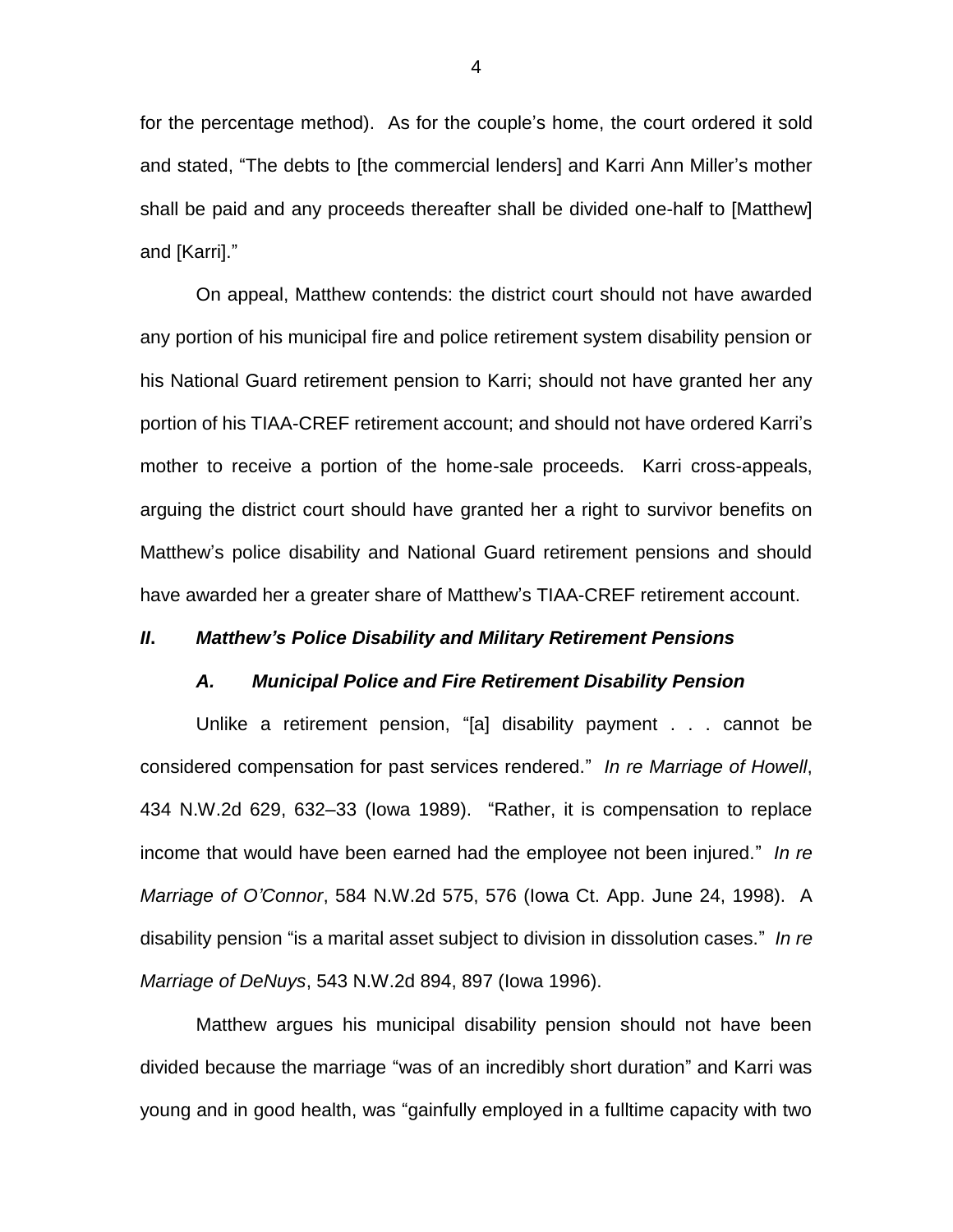bachelor's degrees;<sup>[3</sup>] and [h]er earning capacity [was] only limited by her desire to work."

Matthew's calculation of the duration of the marriage is based on Karri's apparent second thoughts eight months after the couple wed. He cites no authority for the proposition that disagreements or disillusionment may mark the termination date of a marriage for property division purposes. In fact, the supreme court has measured the duration from the date of marriage to the date of trial. *See In re Marriage of Fennelly*, 737 N.W.2d 97, 99, 104 (Iowa 2007); *In re Marriage of Hansen*, No. 17-0889, 2018 WL 4922992, at \*18 n.13 (Iowa Ct. App. Oct. 10, 2018) (Mullins, J., concurring in part and dissenting in part) (noting "length is measured by date of marriage to date of trial, as the supreme court did in *Fennelly"*). Applying *Fennelly*, we determine the marriage lasted eight years. We turn to the remaining factors cited by Matthew.

Although Karri was young, relatively healthy, <sup>4</sup> had a post-high school education, and was gainfully employed, her earnings amounted to less than half of Matthew's annual income. Matthew expected to continue working at the University or a similar type of institution and planned to increase the funds in his TIAA-CREF account. On our de novo review, we are persuaded that Matthew's earnings and earning capacity support the district court's decision to divide the police disability pension. In addition, Karri was married to Matthew for five of the

 $\overline{a}$ 

<sup>3</sup> Matthew appears to argue that Karri's double major translates into two Bachelor's degrees.

<sup>&</sup>lt;sup>4</sup> Karri testified she was recovering from a cervical laminectomy and there could be "some limitations" on "recreational activities" such as the use of barbells. She also testified to having "weak ankles," requiring the use of "compression ankle supports."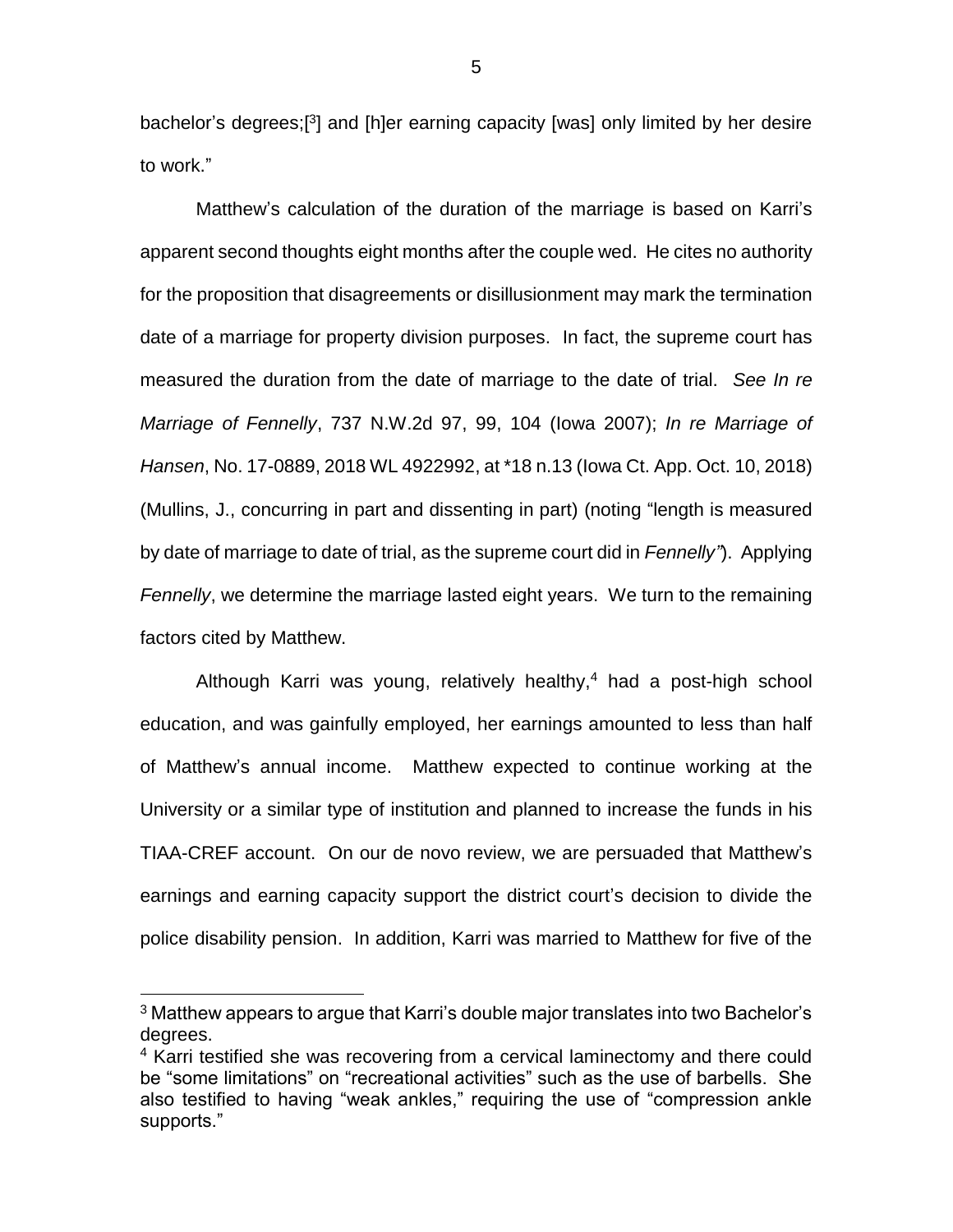eight years that he was a police officer, a factor favoring division of the disability pension.

*In re Marriage of O'Connor*, 584 N.W.2d 575 (Iowa Ct. App. 1998), cited by Matthew for a contrary conclusion, is inapposite. There, a couple was married thirteen of the fifteen years that the husband worked for a police department. *O'Connor*, 584 N.W.2d at 576. The court declined to allocate any portion of the husband's disability pension until the husband turned fifty-five, "at which time [the non-pensioner spouse] shall receive thirteen-fifteenths of one-half." *Id*. at 577. We believe the disposition in *O'Connor* turned on the pensioner spouse's limited earnings and earning capacity relative to the non-pensioner spouse. *Id*. ("Michael's disability has decreased his earnings. While he has an earning limitation of \$35,611.32, there is no showing he will be able to earn additional income."). Matthew's earnings were not similarly constrained.

On our de novo review, we conclude the district court acted equitably in dividing Matthew's police disability pension. Because the pension amount was known, Karri's share of the pension could be readily calculated pursuant to the *Benson* formula, as follows: 5/8 [years of police service while married to Karri divided by the total years of police service]  $\times$  (.50  $\times$  \$2651) [fifty percent of the gross pension benefit]. Karri's gross monthly entitlement under the disability pension is \$828.44. *See Howell*, 434 N.W.2d at 633. We affirm the district court's division of Matthew's disability pension.

We turn to Karri's assertion on cross-appeal that she has "a right to survivor benefits of . . . Matt[hew]'s Municipal Fire and Police Retirement System Disability Pension." The dissolution decree did not speak to survivor benefits. Karri moved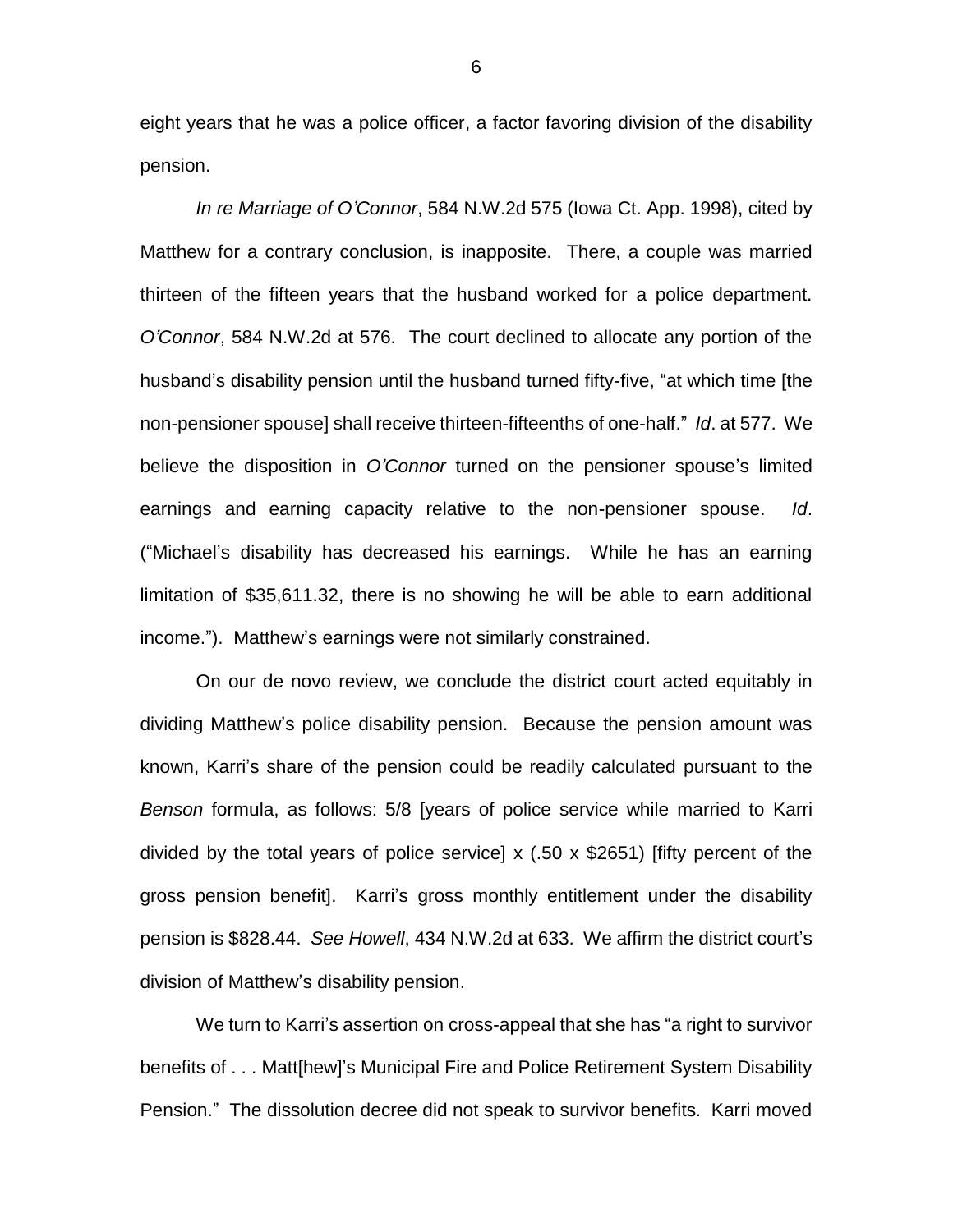to enlarge the decree to "specify that any Order entered should award her the survivor benefits." The district court denied Karri's motion, preserving the issue for appeal. *Cf*. *In re Marriage of Morris*, 810 N.W.2d 880, 887 (Iowa 2012) (remanding "to determine the court's intent as to survivor benefits" for a Marine Corps retirement pension because the decree was ambiguous and there was no trial, evidentiary hearing, or extrinsic evidence to interpret the decree).

Iowa Code chapter 411 (2017), governing the retirement system for police officers and fire fighters, states a "surviving spouse" includes "a former spouse only if the division of assets in the dissolution of marriage decree pursuant to section 598.17 grants the former spouse rights of a spouse under this chapter." Iowa Code § 411.1(22); *see also In re Marriage of Duggan*, 659 N.W.2d 556, 560 (Iowa 2003) (discussing pensions under chapter 411). We look to "the facts of each case and whether the allowance of survivorship rights effectuates an equitable distribution of the parties' assets." *Duggan*, 659 N.W.2d at 560.

On our de novo review, we are not persuaded that the length of the marriage warranted an award of survivor benefits. *Cf*. *id*. at 560 (modifying dissolution decree to afford a spouse survivorship rights following a more than thirty-five year marriage); *In re Marriage of Dow*, No. 17-0534, 2018 WL 1858299, at \*7 (Iowa Ct. App. Apr. 18, 2018) (awarding survivor benefits based on the twenty-seven year marriage and the non-pensioner's need for retirement funds); *In re Marriage of Smith*, No.16-0597, 2017 WL 362000, at \*6 n.11 (Iowa Ct. App. Jan. 25, 2017) (denying a non-pensioner's request to be designated as a surviving spouse after noting "the *Benson* court stated the percentage formula 'properly allocates the risk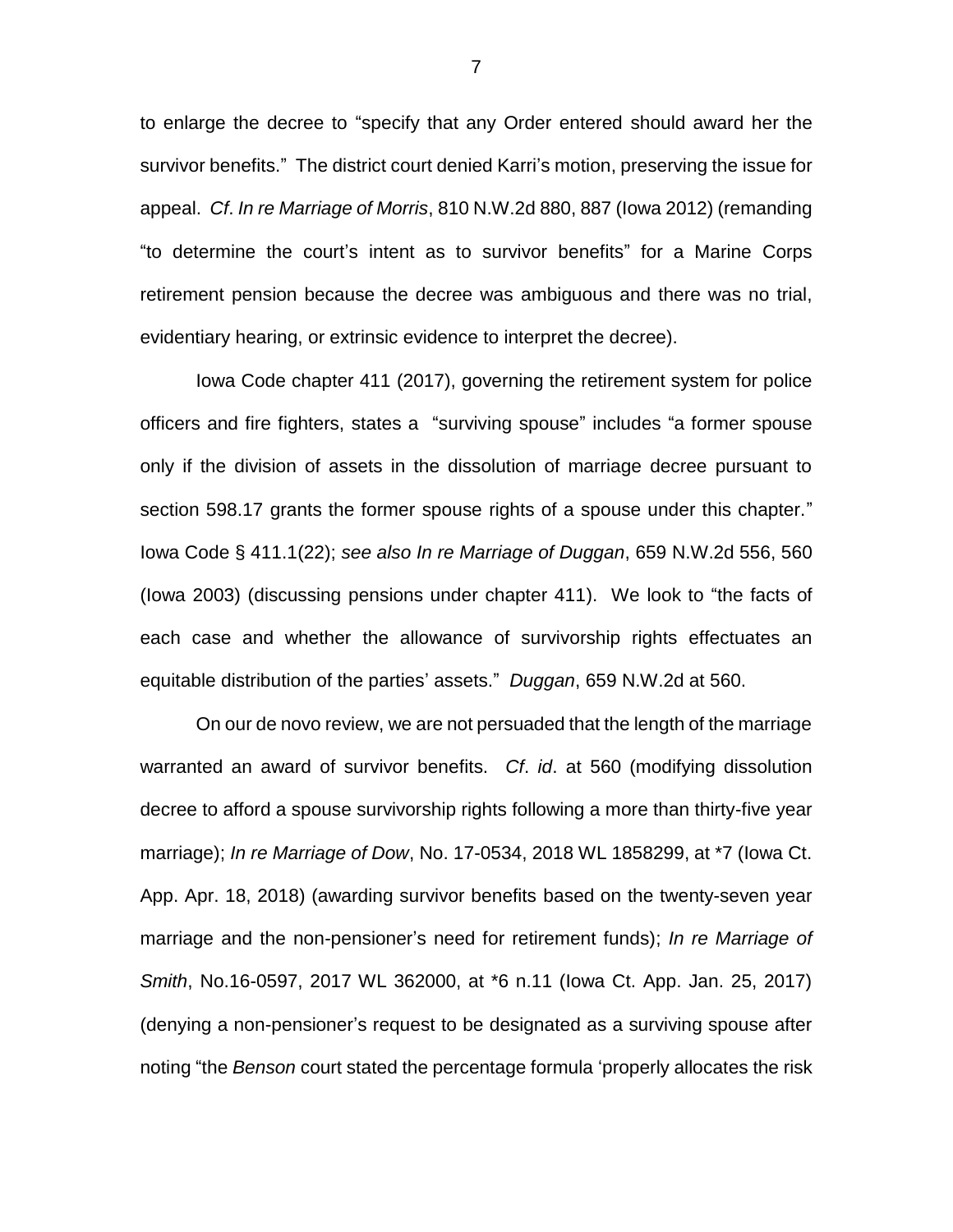between the parties'"). We decline to modify the dissolution decree to afford Karri survivor rights in Matthew's police disability pension.

## *B. Matthew's National Guard Retirement Pension*

Matthew contends the district court should not have awarded a portion of

his National Guard retirement pension to Karri. In his view, "the benefits which he

will receive upon his retirement in 2034 are retirement benefits to compensate him

for his service in the military." He notes that sixteen "years of military service . . .

occurred prior to the start of the marriage and the parties were only married during

[his] last deployment." He also reiterates that this was a short marriage and they

were not "equal participants in the joint venture."

The district court addressed the length of Matthew's service and the

duration of the marriage as follows:

Matthew's National Guard pension should be divided per the *Benson* formula as well. The majority of Matthew Tait's military pension came from active duty training, IDT, annual 15-day yearly training cycles, and deployment points for overseas service. Only those points earned by Matthew after the April 2010 wedding until his retirement in 2015 shall be considered in the *Benson* formula distribution.

Since April 2010, the date of the marriage, Matthew has accumulated 929 points for retirement pay. He has a total of 3,522 retirement points. Fifty percent of 929/3522 is 13.1%, which is Karri[ ]'s share of Matthew's military pension.

In a post-trial ruling, the court ordered Matthew to pay the sum personally rather than through a qualified domestic relations order.

On our de novo review, we agree with the district court's decision to award

Karri a portion of the expected National Guard retirement pension of \$1395 per

month. *See Howell*, 434 N.W.2d at 632 (stating military pensions, like private

pensions, are considered marital property and can be subject to division in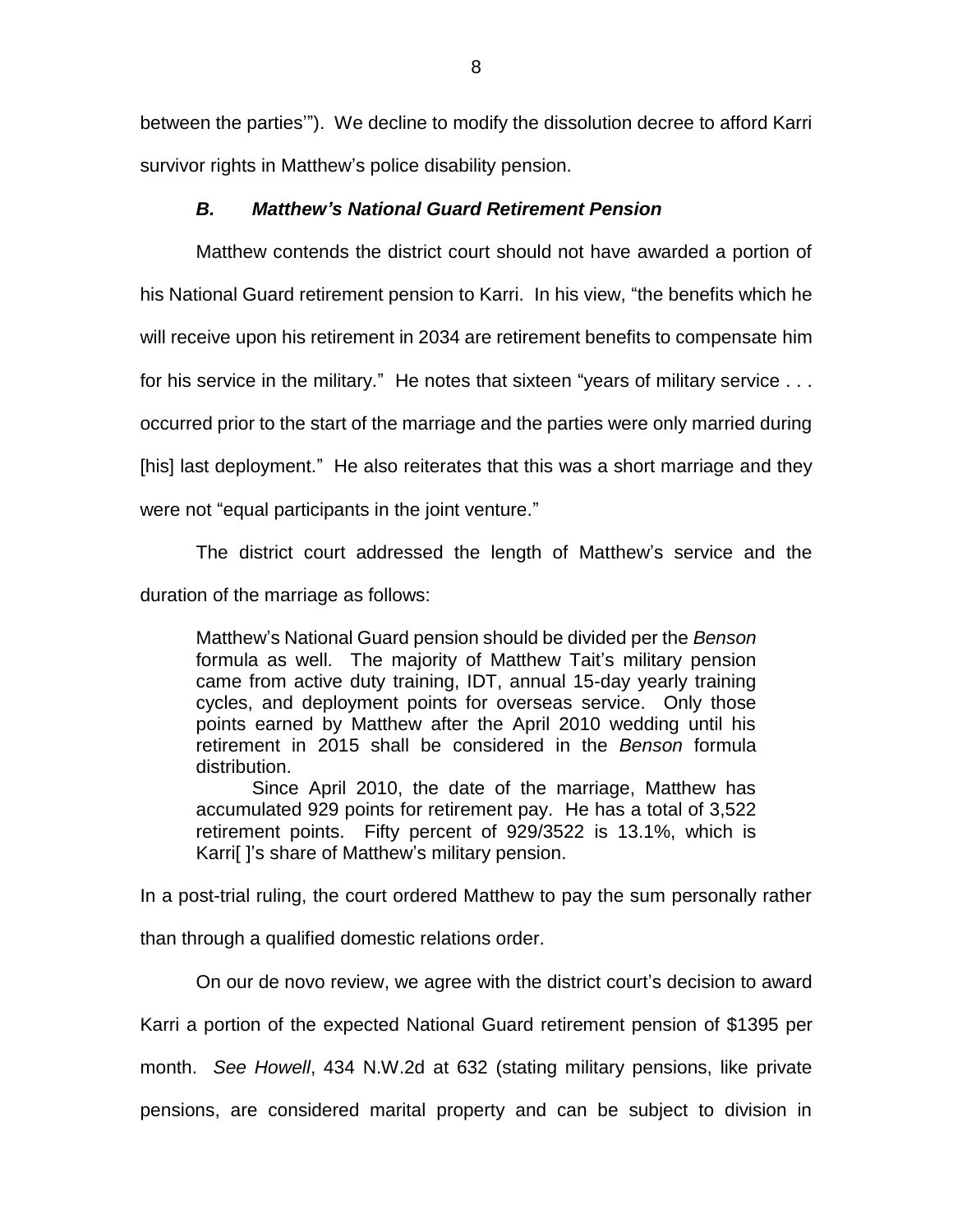dissolution proceedings). Although the marriage was not as long as some in which we have affirmed a division, the district court limited Karri's award to points earned after the marriage. *Cf*. *In re Marriage of Fuchser*, 477 N.W.2d 864, 866 (Iowa Ct. App. Sept. 24, 1991) (awarding a percentage of retirement benefits following a sixteen-year marriage); *In re Marriage of Monahan*, No. 17-0904, 2018 WL 4635689, at \*2 (Iowa Ct. App. Sep. 26, 2018) (modifying dissolution decree to classify military pension as marital property and awarding one-half to nonpensioner spouse following a thirty-year marriage); *In re Marriage of Ronfeldt*, No. 11-1248, 2012 WL 836865, at \*3 (Iowa Ct. App. Mar. 14, 2012) (dividing military retirement pension pursuant to the *Benson* formula following a twenty-two year marriage). We affirm the award.

On cross-appeal, Karri argues "the district court erred by failing to grant [her] a right to survivor benefits of . . . Matt[hew]'s National Guard retirement pension." The issue was discussed at trial and included in a post-trial motion. The district court denied that portion of the motion, preserving the issue for review. *Cf*. *Morris*, 810 N.W.2d at 887.

On our de novo review, we are persuaded that the same facts militating against an award of survivor benefits in connection with the police disability pension support the court's denial of an award here. We affirm the district court's refusal to award survivor benefits on Matthew's National Guard retirement pension.

#### *III. Matthew's TIAA-CREF Retirement Account*

As noted, the district court awarded Karri \$20,000 of Matthew's TIAA-CREF retirement account. The court reasoned: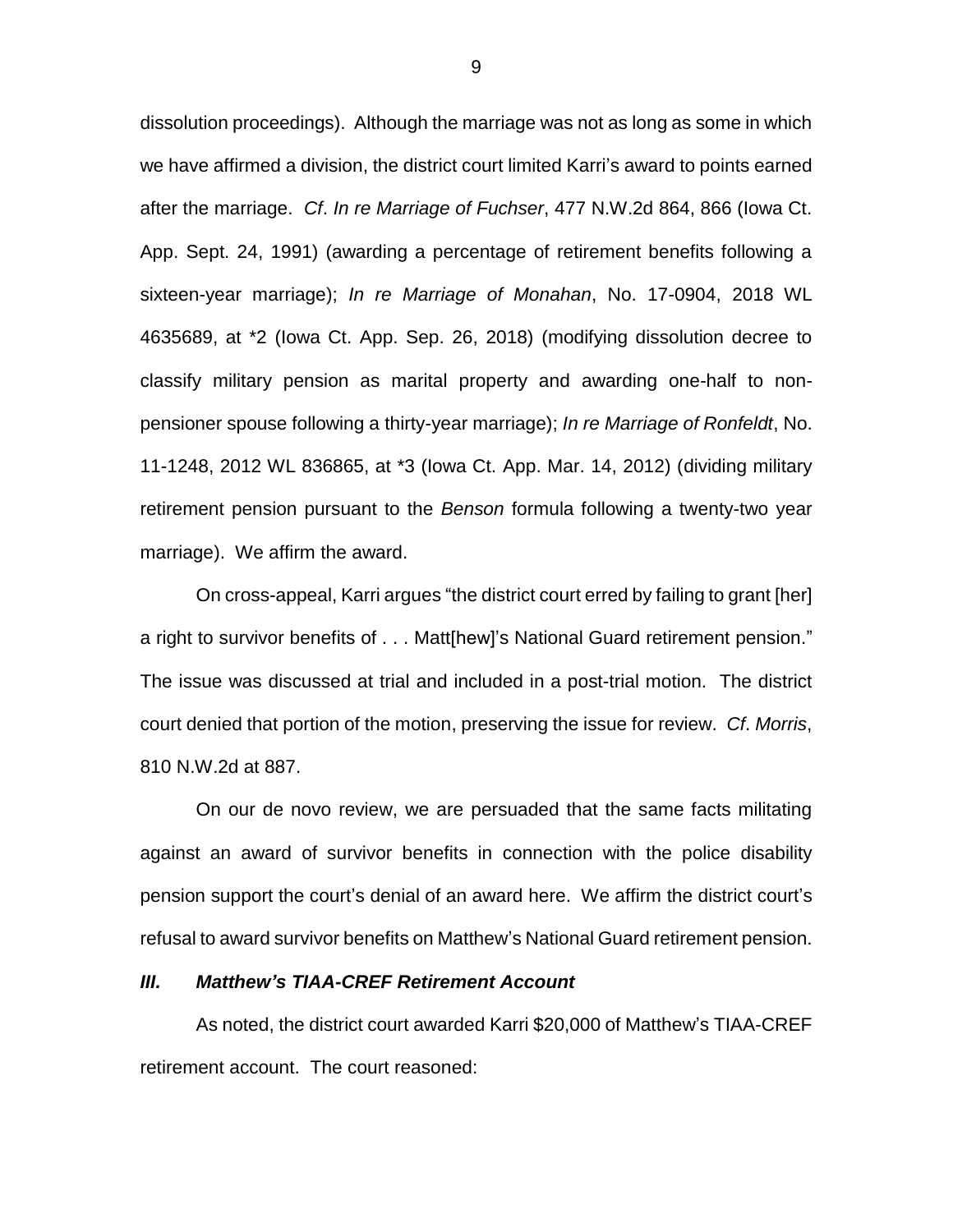Matthew has a TIAA account of a value of \$166,000. At the time of the marriage the account was approximately \$80,000. During the marriage the parties made zero contributions to that asset. The growth in Matthew Tait's TIAA retirement account is due to market fluctuations and growth over the years since the April 2010 marriage. The \$80,000 in the account at the time of the marriage is indisputably premarital property. Although Iowa law does not credit to a party or set aside to that party assets he or she brought into the marriage, such is a factor that may be considered under 598.21(5). The marriage length significantly affects the division of premarital property. If a marriage lasts only a short time, the claim of either party to property owned by the other prior to the marriage is minimal at best.

Because of the significant difference in assets awarded to each of these parties, the court will award \$20,000 of the \$86,000 increase in the TIAA account to Karri Ann. The balance will be awarded to Matthew.

Matthew reprises his contention that any award to Karri from this account

was inequitable because the marriage "was over shortly after it began." To repeat, we are unpersuaded by this argument. *See Fennelly* 737 N.W.2d at 104 ("Spouses agree to accept one another 'for better or worse.'"). The key question is whether the eight-year marriage justified an award of a portion of the appreciated value of the TIAA-CREF account. *See In re Marriage of Hansen*, 886 N.W.2d 868, 873 (Iowa Ct. App. 2016) ("[A]ppreciation in the value of assets during the marriage is a marital asset.").

In *Hansen*, the court of appeals noted that a pension account "increased in value during the marriage by a significant sum, over \$29,000." *Id*. at 872. The court concluded "it was equitable to divide the pension account via the *Benson* formula." *Id*. Notably, the marriage in *Hansen* lasted only four years. *Id*. at 870, 873. Here, the district court awarded Karri less than twenty-five percent of the appreciation in the TIAA-CREF account following an eight-year marriage.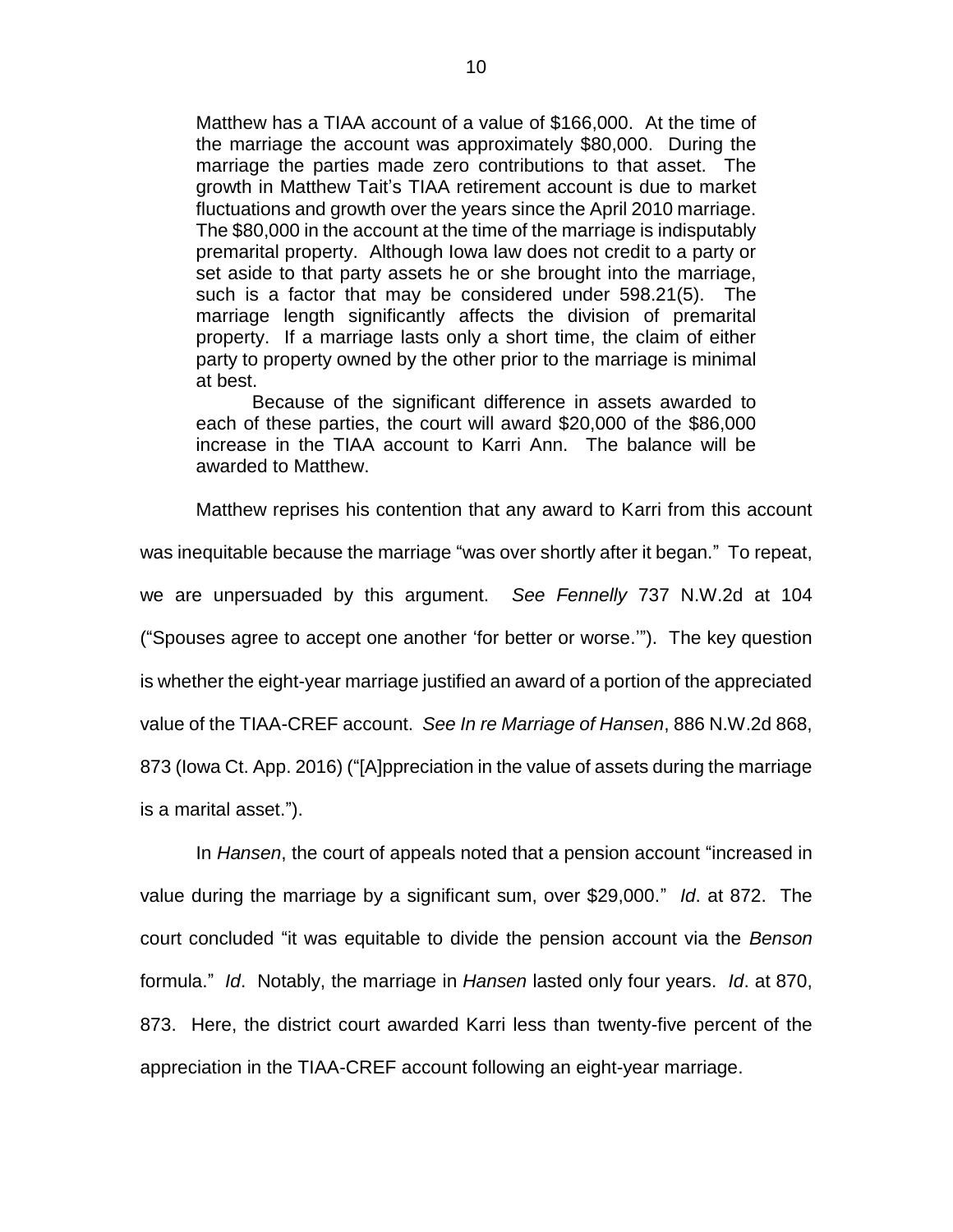We have considered Matthew's argument that the award was unnecessary to equalize the property distribution. Without burdening the opinion with our calculations, we are persuaded Karri received fewer assets than Matthew. *See id.* at 873 ("In light of the facts of this case, we need not align each party's assets and debts in a balance sheet to determine an equalization payment."). We agree with the district court's decision to award Kerri a relatively small portion of the appreciation. *See Fennelly*, 737 N.W.2d at 102 (noting an equal division is not required); *In re Marriage of Amling*, No. 13-1779, 2014 WL 4230222, at \*5 (Iowa Ct. App. Aug. 27, 2014) (granting husband a portion of the appreciation in wife's investment account following a seven-year marriage).

On cross-appeal, Karri argues "to make the division more equitable, [she] deserved to receive substantially more than \$20,000 from the TIAA-CREF account." We are not persuaded by the argument.

"An additional factor in dividing appreciated property acquired before the marriage is whether the appreciation which occurred during the marriage was fortuitous or due to the efforts of the parties." *In re Marriage of Hass*, 538 N.W.2d 889, 893 (Iowa Ct. App. 1995). A division may be limited "where the marriage was of short duration." *Id*.

The eight-year marriage could not be characterized as long, the appreciation in the account was fortuitous, and the district court awarded Karri half of Matthew's premarital Roth IRA, discussed below, as well as an income stream in the form of a portion of Matthew's disability pension. These factors support the district court's decision to limit Karri's award of the appreciation in the TIAA-CREF account to \$20,000.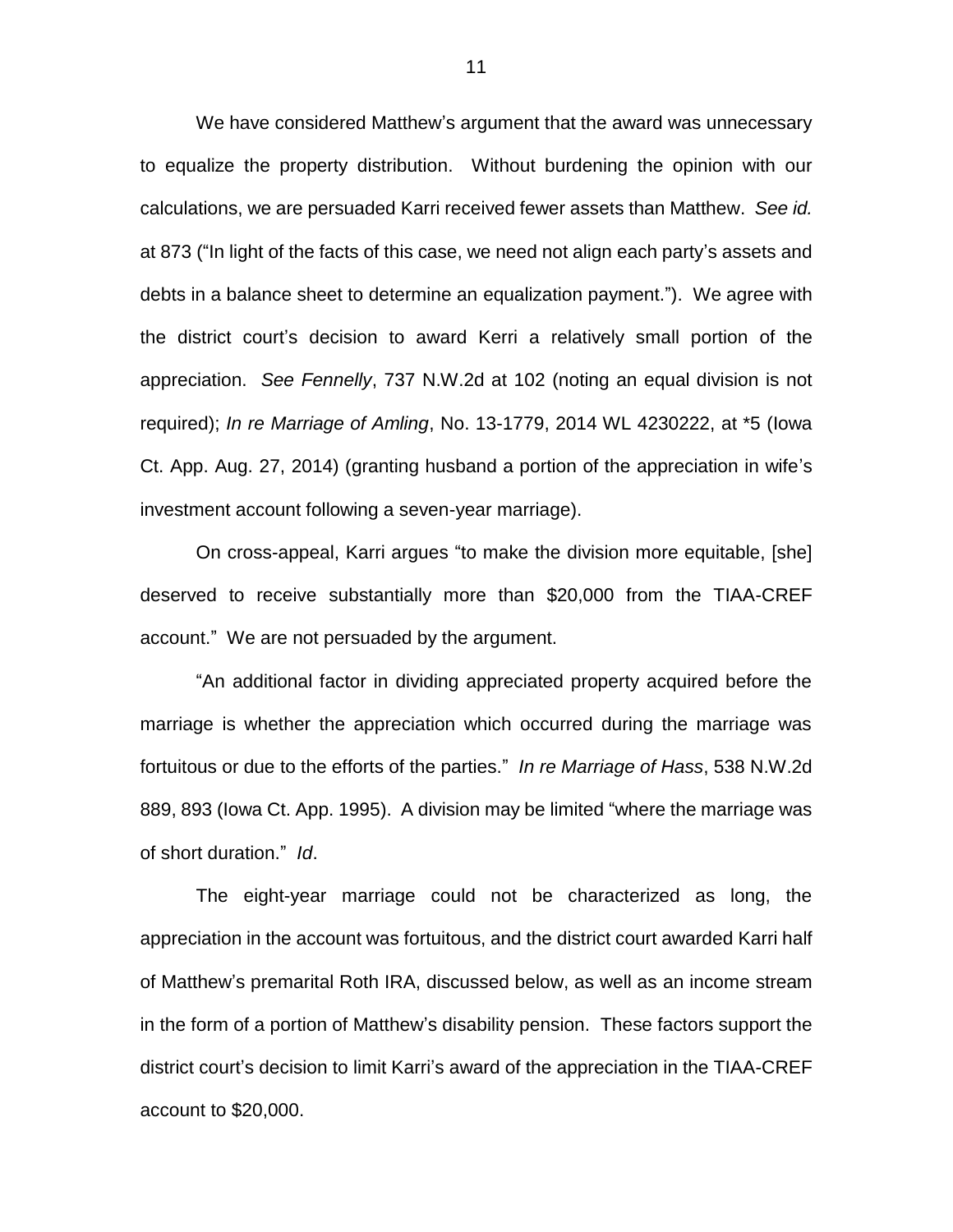# *IV. Matthew's Roth IRA*

As noted, the parties agree that Matthew withdrew \$8843.10 from a premarital Roth IRA and the balance of \$4301.02 was placed in a savings account. The district court concluded that given "the substantial imbalance in assets awarded to each party, Karri . . . will be awarded . . . the . . . Roth IRA." Matthew contends "the Roth IRA accumulated exclusively and prior to the marriage should not be an asset subject to division." He cites "the very short length of the marriage, the lack of contribution by Karri to the marriage, and [the court's] failure to attribute the proper number to the same."

"The trial court may place different degrees of weight on the premarital status of property, but it may not separate the asset from the divisible estate and automatically award it to the spouse that owned the property prior to the marriage." *In re Marriage of Sullins*, 715 N.W.2d 242, 247 (Iowa 2006); *see also Hansen*, 886 N.W.2d at 872 ("The district court should not separate a premarital asset from the divisible estate and automatically award it to the spouse who owned it prior to the marriage.").

The district court balanced the equities in concluding Karri should receive the remainder of the funds drawn from the Roth IRA account. Although the account statements do not indicate the nature of the activity between 2011 and 2017 when Matthew withdrew the funds and there is scant if any dispute that the funds in the account were premarital, the marriage lasted eight years and the asset division skewed in favor of Matthew. For those reasons, we affirm the award of the balance of the funds to Karri. Because the parties agree the decree refers to \$8843.10 and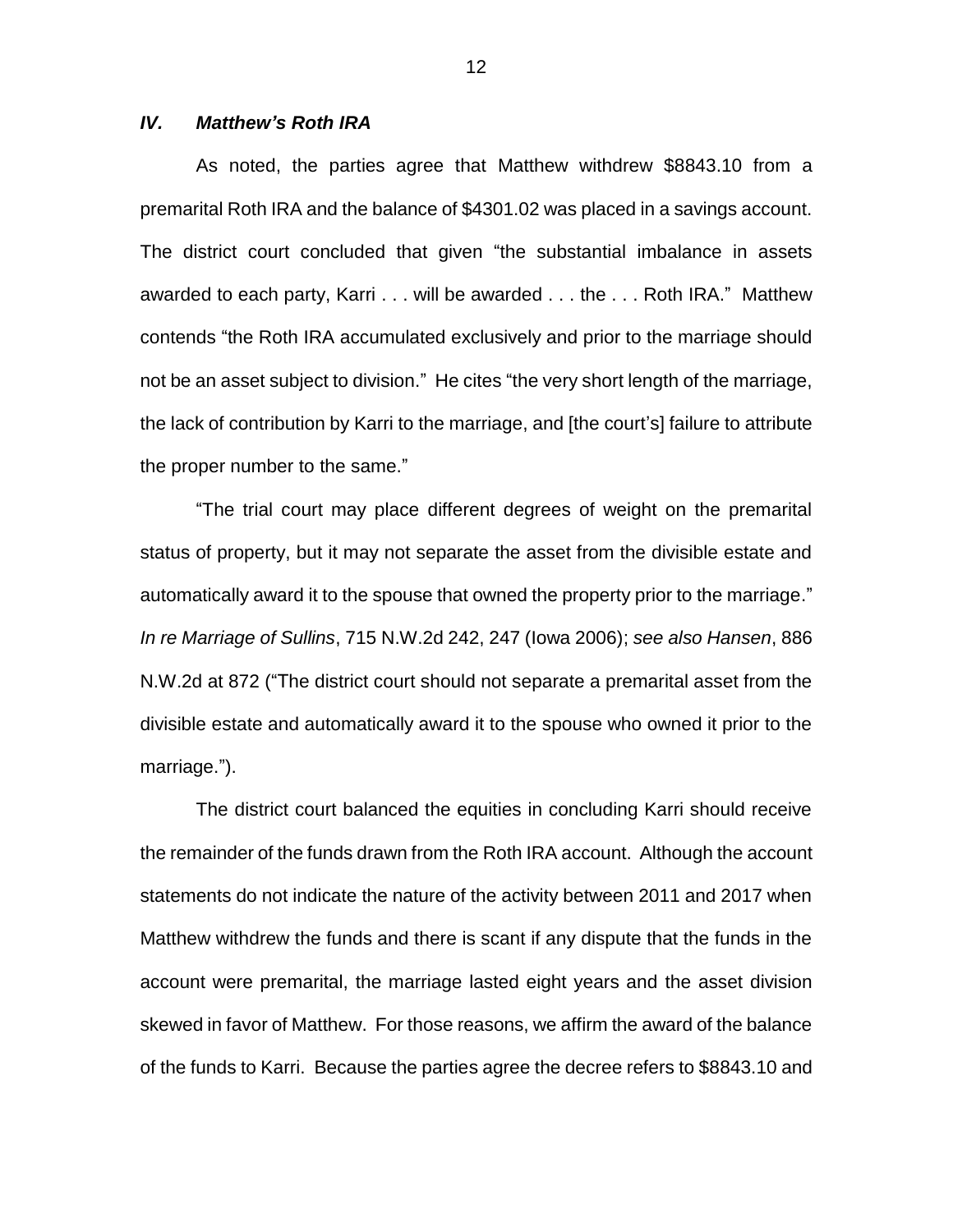that amount was depleted, leaving only \$4301.02, we modify the decree to clarify that Kari is entitled to \$4301.02, representing the balance of the Roth IRA funds.

# *V***.** *Loan to Karri's Mother*

 $\overline{a}$ 

Karri's mother lent the couple \$6500 in closing costs, \$2000 in earnest money, and \$3243 in taxes to purchase their home, for a total of \$11,742. As noted at the outset, the district court ruled, "The debts to [the two commercial lenders] and Karri[ ]'s mother shall be paid and any proceeds thereafter shall be divided one-half to the petitioner and one-half to the respondent."

On appeal, Matthew contends:

Karri's mother was more than paid for the closing costs, earnest money and taxes while the parties were sharing expenses postseparation. It was inequitable and in essence a windfall to Karri's mother for her to receive payment on the loans twice and furthermore, there is no documentary proof that said loans were legitimate or enforced by Karri's mother.[5]

Karri responds that because the district court did not assign the debt to either party but ordered it paid from the proceeds of the home sale, there was "no harm or inequity" to Matthew.

"[A] several-step analysis must be used to determine equitable distribution of funds received from parents." *In re Marriage of Vrban*, 359 N.W.2d 420, 427 (Iowa 1984). "First, the court must determine whether the parties intended that the moneys furnished be repaid. To the extent the funds provided by the parents constituted loans, they must be repaid; if not, they became marital assets subject

<sup>&</sup>lt;sup>5</sup> Matthew's assertion that "there is no documentary proof that said loans were legitimate or enforced by Karri's mother" contradicts his trial testimony, where he agreed the couple borrowed the funds from her.